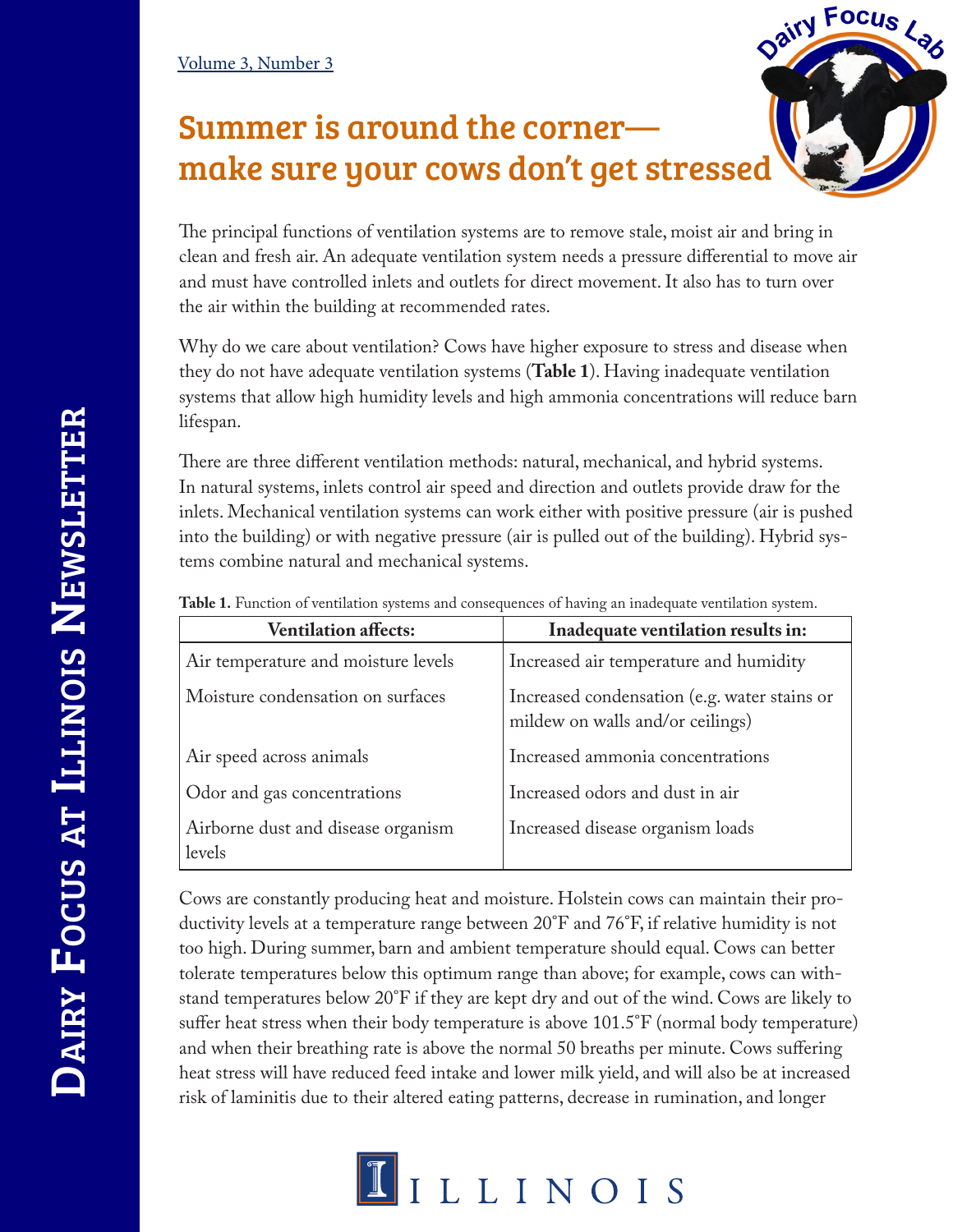standing times.

The temperature–humidity index (THI) is a measure that combines the effects of temperature and relative humidity (RH) into a relative measure of heat and allows comparison of different temperature and humidity combinations. It has been estimated that each increment of THI above 72 could lead to a decrease in dry matter intake of 0.5 pounds per day, and to a 0.9 pound drop in daily milk yield (**Table 2**). Temperature-humidity index can be calculated as follows:

## *THI = Temp - [0.55-(0.55 × Relative Humidity / 100)] × (Temperature - 58)*

| THI       | <b>Consequences</b>                                                                                                     |
|-----------|-------------------------------------------------------------------------------------------------------------------------|
| < 72      | No heat stress                                                                                                          |
| $72 - 79$ | Cows are looking for shade and standing for longer times, trying to de-<br>crease heat exposure and increase heat loss. |
| $80 - 89$ | Respiration rate and water consumption are increased, and feed consump-<br>tion is decreased.                           |
| $90 - 98$ | Higher body temperature, longer standing times, and decreased feed con-<br>sumption. Homeostasis will be challenged.    |

**Table 2.** How cows can be affected by elevated temperature-humidity index.

During winter, barn temperature should be no more than 10°F above ambient temperature to avoid excessive levels of moisture inside the barn. The barn could have ventilation problems if water is condensing on the walls or ceiling, if there is any presence of mold, if the barn smells strange or if a strong ammonia odor is detectable. Also, areas with no air at all, animals that are are not breathing normally, are signs of ventilation failures. If the barn has fans, they all should be clean and working properly.

In the summer of 2014, the Dairy Focus Team visited 20 dairy farms located around central, northern, and southern Illinois. The purpose of the visit was to improve those farms by determining their strengths and weaknesses, and identifying opportunities for improvement as well as threats to the farms. One of the objectives of these visits was to investigate how ventilation systems were working and if there were opportunities to improve ventilation in Illinois dairy farms.

We found that the average temperatures in lactating cow barns were  $83.7 \pm 5.3^{\circ}$ F, 79.4  $\pm$ 4.6°F, and 80.5 ± 3.4°F in central, northern, and southern Illinois, respectively. For dry cow barns, the average temperatures were  $80.7 \pm 9.2^{\circ}$ F,  $82.1 \pm 6.4^{\circ}$ F, and  $82.6 \pm 5.5^{\circ}$ F in central, northern, and southern Illinois, respectively. As **Figure 1** shows, there were differences between ambient temperature and barn temperatures.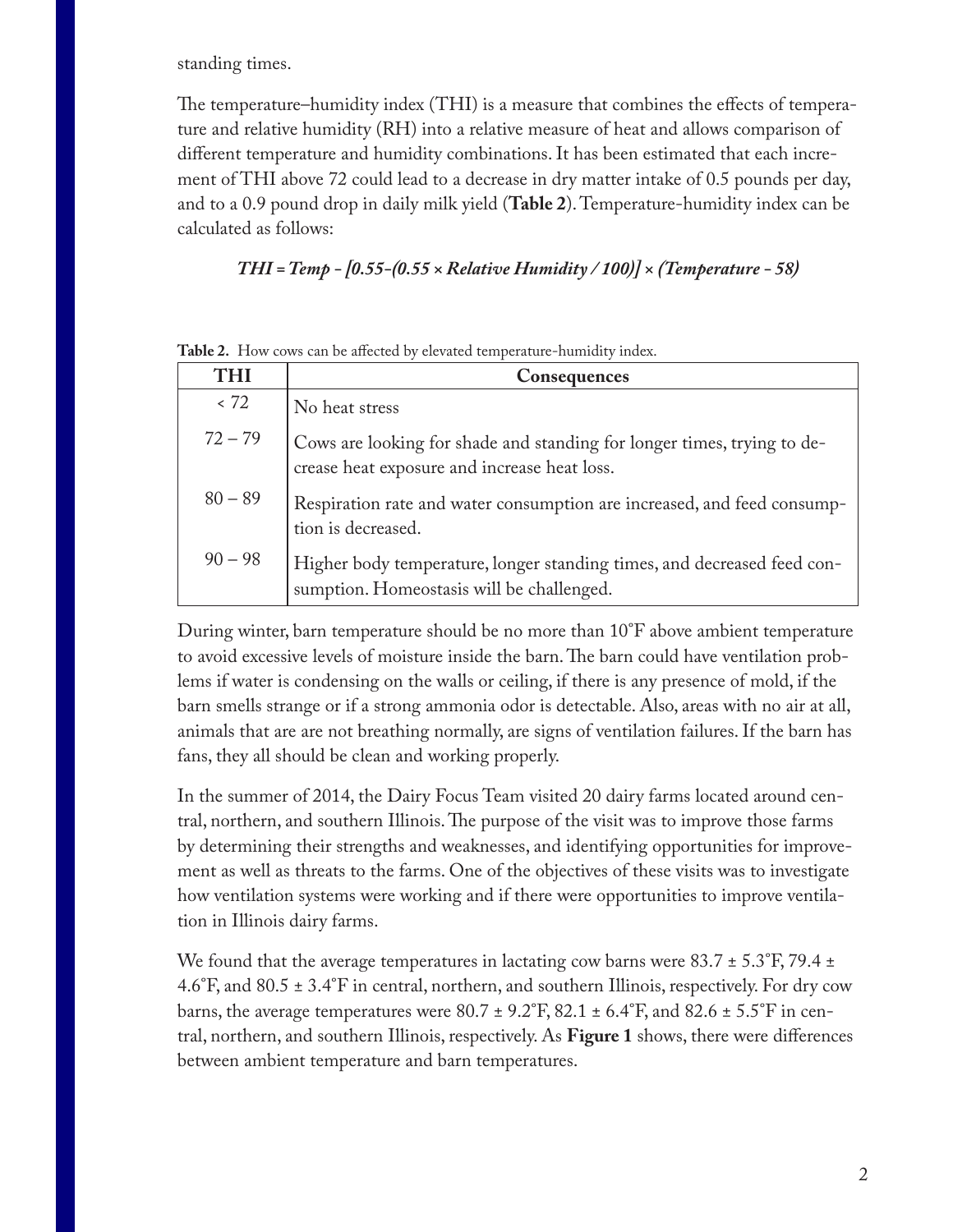

■ Central ■ North ■ South

**Figure 1.** Differences between average temperature within cow barns and ambient temperature.





There were differences in average RH between lactating and dry cow barns and within the three regions (**Figure 2**). Average RH levels in lactating cow barns were 62.4 ± 14.3, 42.8  $\pm$  5.0, and 61.5  $\pm$  6.3 in central, northern, and southern Illinois, respectively. For dry cow barns, average RH levels were  $54.7 \pm 7.5$ ,  $38.5 \pm 2.6$ , and  $56.2 \pm 9.0$  in central, northern, and southern Illinois, respectively.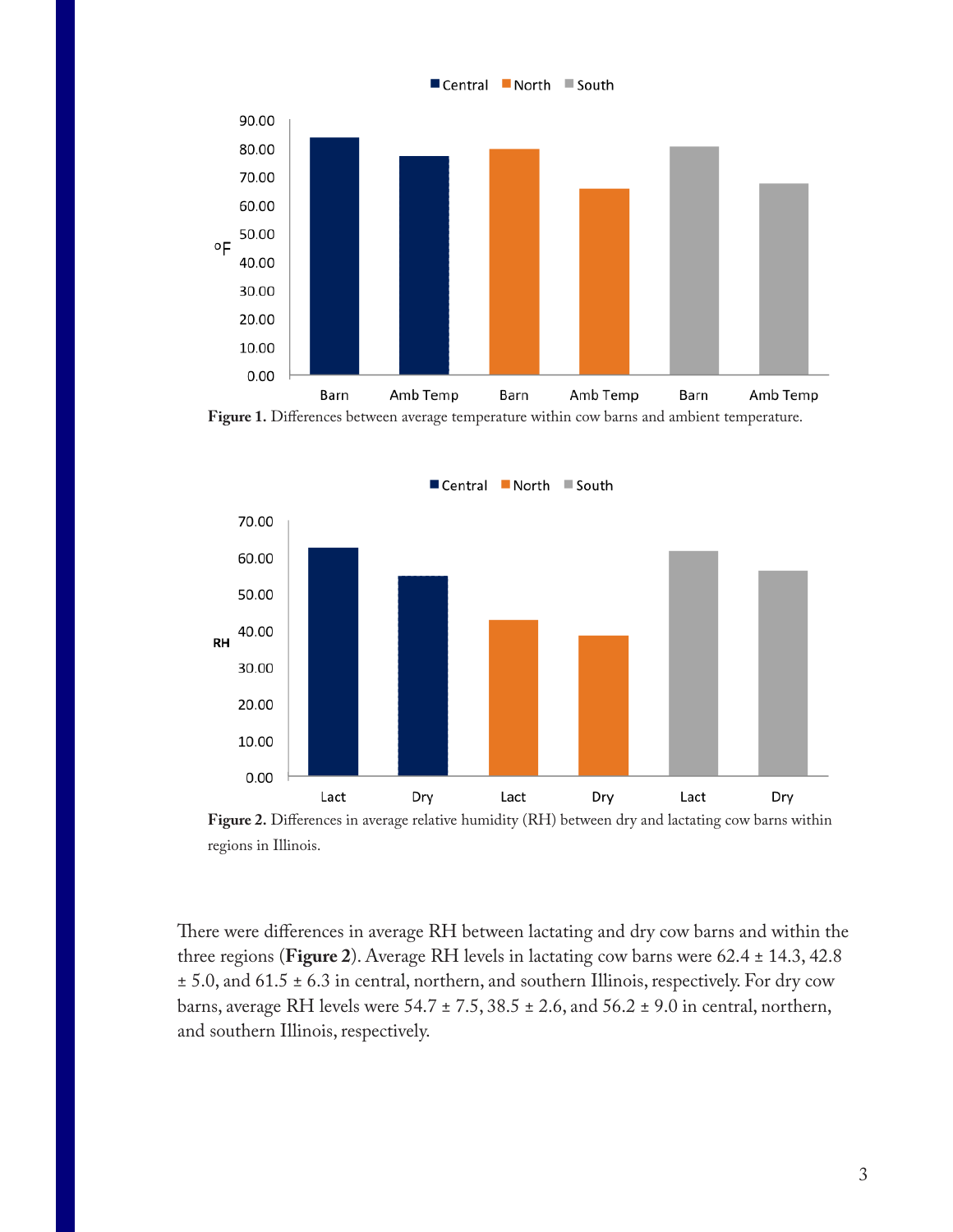

**Figure 3.** Temperature-humidity Index (THI) in dry and lactating cow barns within regions in Illinois.

The temperature-humidity index was higher than 72 in both lactating and dry cow barns in the three regions (**Figure 3**). Average THI values in lactating cow barns were 79.2 ± 4.2, 72.7 ± 3.3, and 75.6 ± 2.1 in central, northern, and southern Illinois, respectively. For dry cow barns, average THI values were  $76.6 \pm 7.7$ ,  $73.9 \pm 3.9$ , and  $76.5 \pm 3.0$  in central, northern, and southern Illinois, respectively.



**Figure 4.** Differences in average wind speed between dry and lactating cow barns within regions in Illinois.